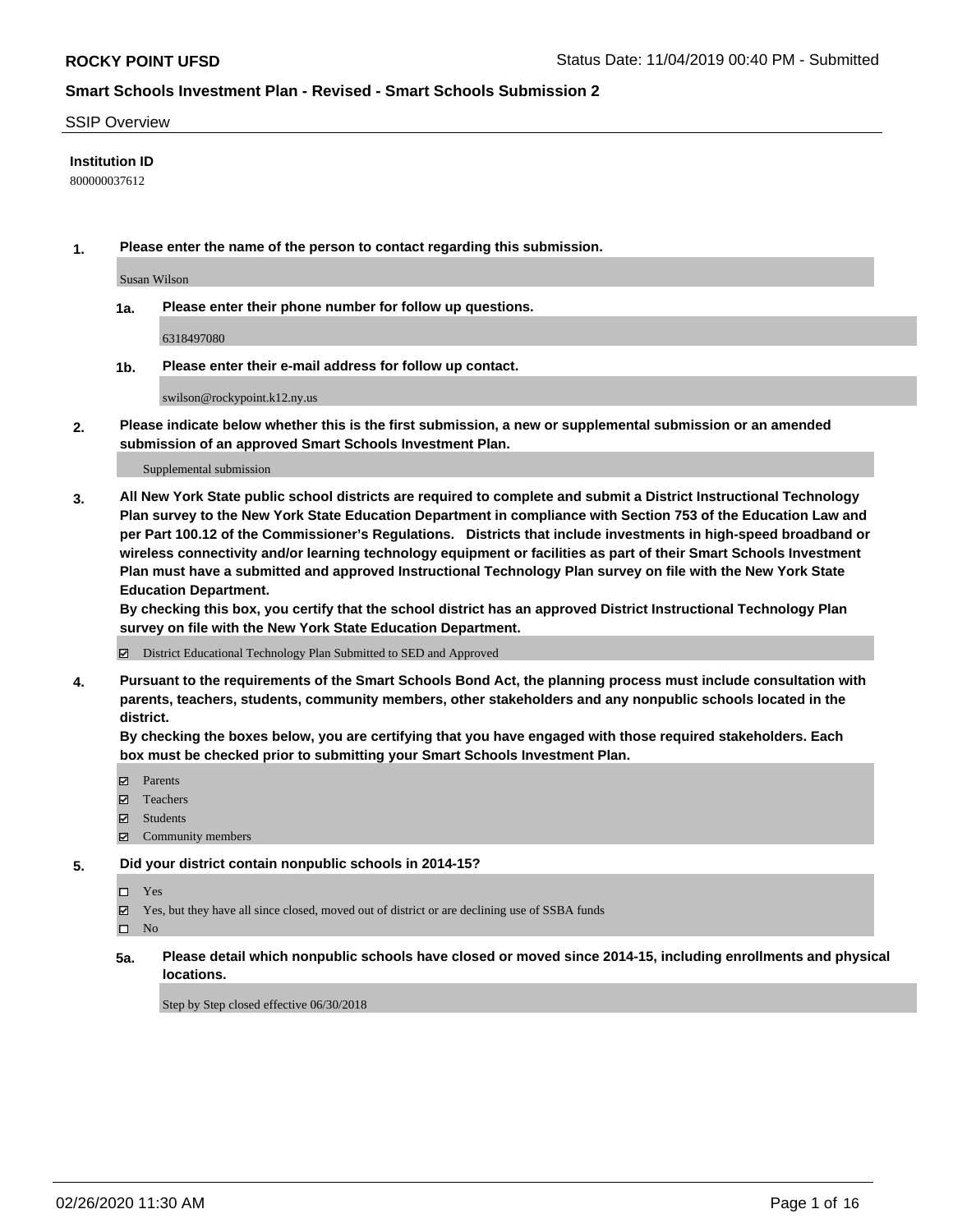#### SSIP Overview

- **6. Certify that the following required steps have taken place by checking the boxes below: Each box must be checked prior to submitting your Smart Schools Investment Plan.**
	- The district developed and the school board approved a preliminary Smart Schools Investment Plan.
	- The preliminary plan was posted on the district website for at least 30 days. The district included an address to which any written comments on the plan should be sent.
	- The school board conducted a hearing that enabled stakeholders to respond to the preliminary plan. This hearing may have occured as part of a normal Board meeting, but adequate notice of the event must have been provided through local media and the district website for at least two weeks prior to the meeting.
	- The district prepared a final plan for school board approval and such plan has been approved by the school board.
	- The final proposed plan that has been submitted has been posted on the district's website.
	- **6a. Please upload the proposed Smart Schools Investment Plan (SSIP) that was posted on the district's website, along with any supporting materials. Note that this should be different than your recently submitted Educational Technology Survey. The Final SSIP, as approved by the School Board, should also be posted on the website and remain there during the course of the projects contained therein.**

Phase II SMART Schools 6 18 18 Updated Version 7.pdf

**6b. Enter the webpage address where the final Smart Schools Investment Plan is posted. The Plan should remain posted for the life of the included projects.**

http://www.rockypointufsd.org/Assets/Board\_of\_Education/Phase\_II\_SMART\_Schools\_6\_18\_18\_Updated\_Version\_7.pdf?t=636650241358870000

**7. Please enter an estimate of the total number of students and staff that will benefit from this Smart Schools Investment Plan based on the cumulative projects submitted to date.**

3,700

**8. An LEA/School District may partner with one or more other LEA/School Districts to form a consortium to pool Smart Schools Bond Act funds for a project that meets all other Smart School Bond Act requirements. Each school district participating in the consortium will need to file an approved Smart Schools Investment Plan for the project and submit a signed Memorandum of Understanding that sets forth the details of the consortium including the roles of each respective district.**

 $\Box$  The district plans to participate in a consortium to partner with other school district(s) to implement a Smart Schools project.

**9. Please enter the name and 6-digit SED Code for each LEA/School District participating in the Consortium.**

| <b>Partner LEA/District</b> | ISED BEDS Code |
|-----------------------------|----------------|
| (No Response)               | (No Response)  |

**10. Please upload a signed Memorandum of Understanding with all of the participating Consortium partners.**

(No Response)

**11. Your district's Smart Schools Bond Act Allocation is:**

\$2,450,155

**12. Final 2014-15 BEDS Enrollment to calculate Nonpublic Sharing Requirement**

|            | Public Enrollment | Nonpublic Enrollment | <b>Total Enrollment</b> | l Nonpublic Percentage |
|------------|-------------------|----------------------|-------------------------|------------------------|
| Enrollment | 3,271             |                      | 3,271.00                | 0.00                   |

**13. This table compares each category budget total, as entered in that category's page, to the total expenditures listed in the category's expenditure table. Any discrepancies between the two must be resolved before submission.**

|                       | Sub-Allocations | Totals<br>Expenditure | $\cdots$<br>Difference |
|-----------------------|-----------------|-----------------------|------------------------|
| l School Connectivitv |                 |                       |                        |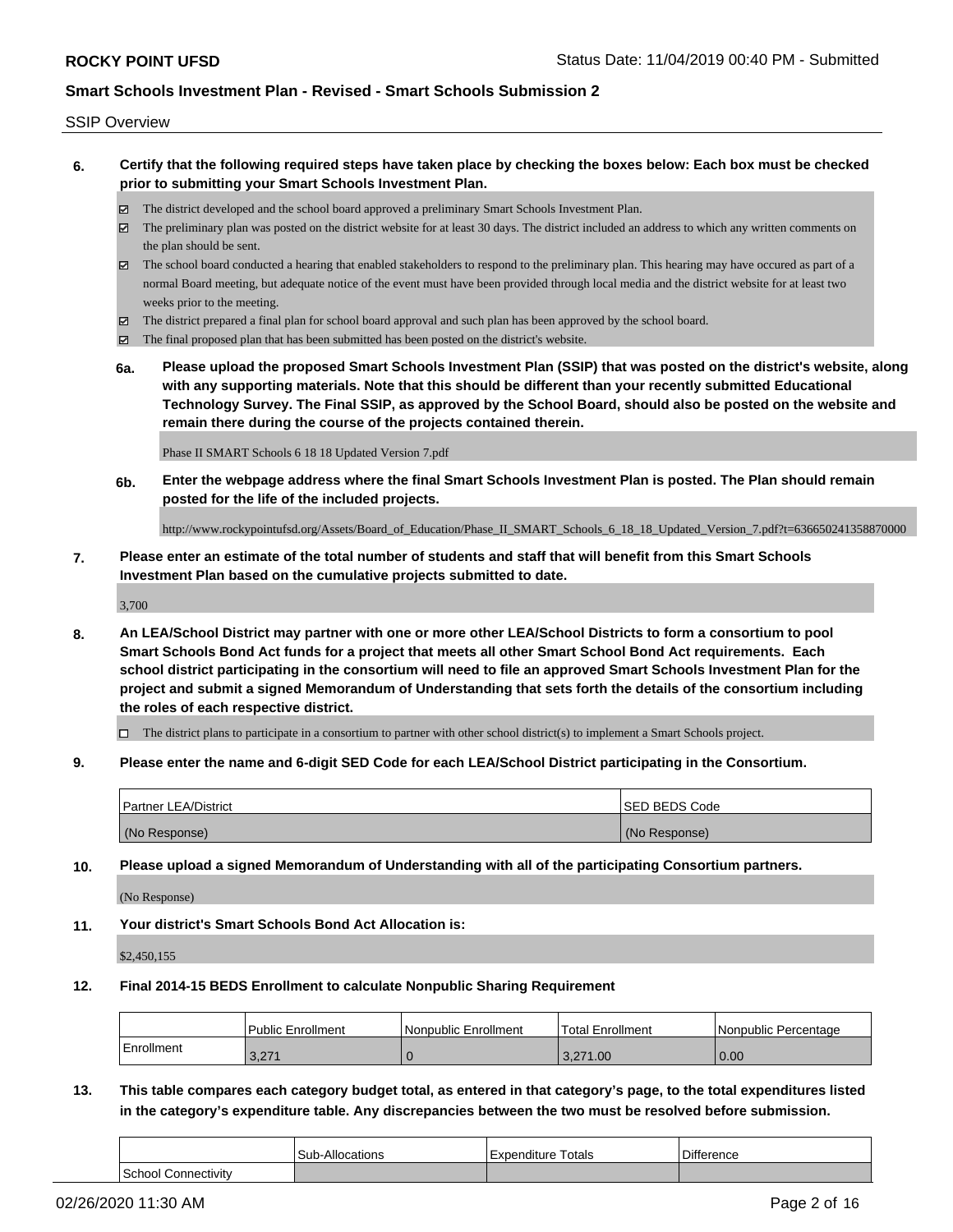SSIP Overview

|                                          | Sub-Allocations | <b>Expenditure Totals</b> | <b>Difference</b> |
|------------------------------------------|-----------------|---------------------------|-------------------|
|                                          | 0.00            | 0.00                      | 0.00              |
| Connectivity Projects for<br>Communities | 0.00            | 0.00                      | 0.00              |
| <b>Classroom Technology</b>              | 1,414,175.00    | 1,414,175.00              | 0.00              |
| Pre-Kindergarten Classrooms              | 0.00            | 0.00                      | 0.00              |
| Replace Transportable<br>Classrooms      | 0.00            | 0.00                      | 0.00              |
| High-Tech Security Features              | 0.00            | 0.00                      | 0.00              |
| Nonpublic Loan                           | 0.00            | 0.00                      | 0.00              |
| Totals:                                  | 1,414,175       | 1,414,175                 | $\mathbf 0$       |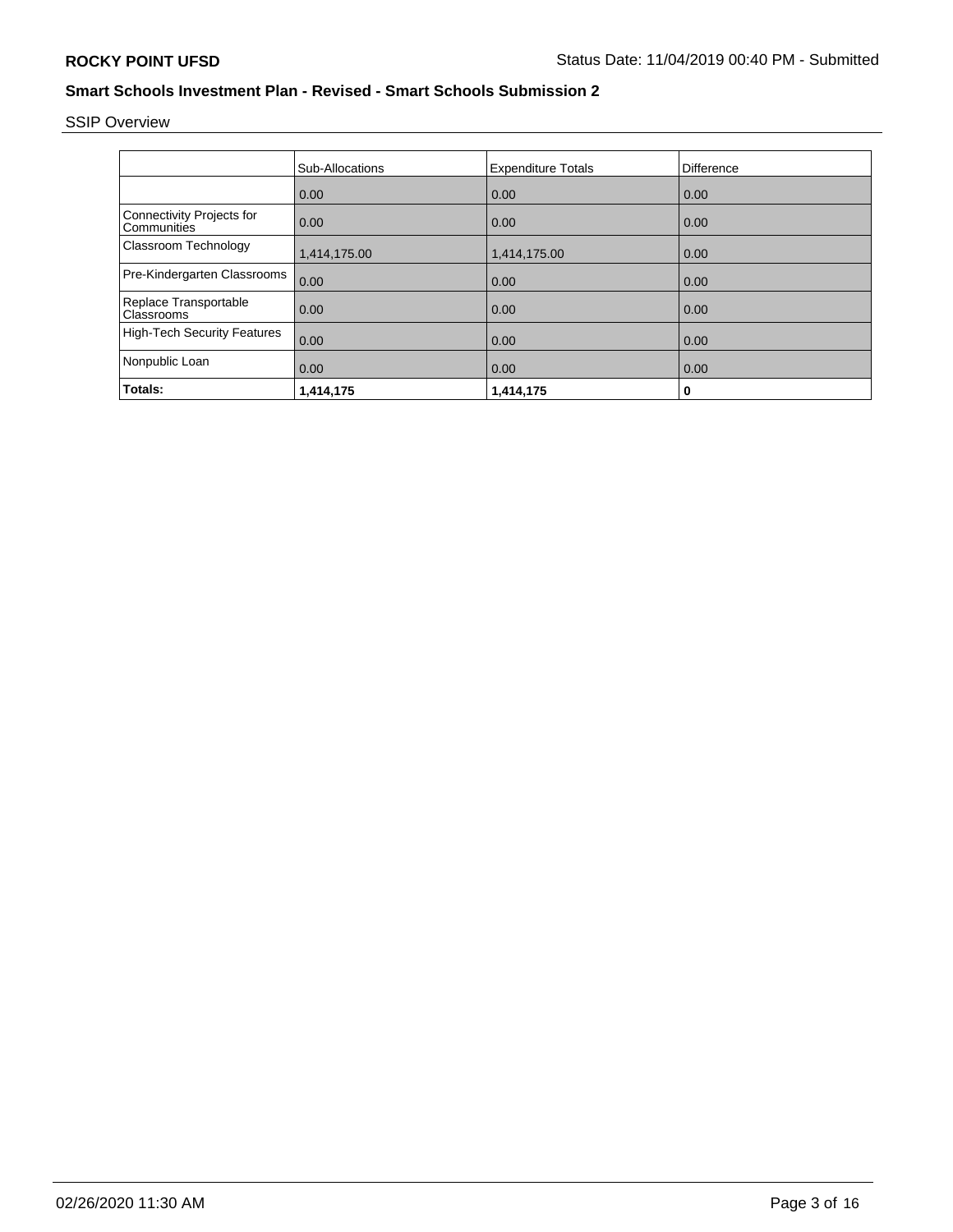School Connectivity

- **1. In order for students and faculty to receive the maximum benefit from the technology made available under the Smart Schools Bond Act, their school buildings must possess sufficient connectivity infrastructure to ensure that devices can be used during the school day. Smart Schools Investment Plans must demonstrate that:**
	- **• sufficient infrastructure that meets the Federal Communications Commission's 100 Mbps per 1,000 students standard currently exists in the buildings where new devices will be deployed, or**
	- **• is a planned use of a portion of Smart Schools Bond Act funds, or**
	- **• is under development through another funding source.**

**Smart Schools Bond Act funds used for technology infrastructure or classroom technology investments must increase the number of school buildings that meet or exceed the minimum speed standard of 100 Mbps per 1,000 students and staff within 12 months. This standard may be met on either a contracted 24/7 firm service or a "burstable" capability. If the standard is met under the burstable criteria, it must be:**

**1. Specifically codified in a service contract with a provider, and**

**2. Guaranteed to be available to all students and devices as needed, particularly during periods of high demand, such as computer-based testing (CBT) periods.**

**Please describe how your district already meets or is planning to meet this standard within 12 months of plan submission.**

(No Response)

**1a. If a district believes that it will be impossible to meet this standard within 12 months, it may apply for a waiver of this requirement, as described on the Smart Schools website. The waiver must be filed and approved by SED prior to submitting this survey.**

 $\Box$  By checking this box, you are certifying that the school district has an approved waiver of this requirement on file with the New York State Education Department.

**2. Connectivity Speed Calculator (Required). If the district currently meets the required speed, enter "Currently Met" in the last box: Expected Date When Required Speed Will be Met.**

|                  | l Number of     | Required Speed | Current Speed in | Expected Speed  | Expected Date                           |
|------------------|-----------------|----------------|------------------|-----------------|-----------------------------------------|
|                  | <b>Students</b> | In Mbps        | l Mbps           | to be Attained  | When Required                           |
|                  |                 |                |                  |                 | l Within 12 Months ISpeed Will be Met l |
| Calculated Speed | (No Response)   | 0.00           | (No Response)    | l (No Response) | l (No Response)                         |

**3. Describe how you intend to use Smart Schools Bond Act funds for high-speed broadband and/or wireless connectivity projects in school buildings.**

(No Response)

**4. Describe the linkage between the district's District Instructional Technology Plan and how the proposed projects will improve teaching and learning. (There should be a link between your response to this question and your responses to Question 1 in Section IV - NYSED Initiatives Alignment: "Explain how the district use of instructional technology will serve as a part of a comprehensive and sustained effort to support rigorous academic standards attainment and performance improvement for students."** 

**Your answer should also align with your answers to the questions in Section II - Strategic Technology Planning and the associated Action Steps in Section III - Action Plan.)**

(No Response)

**5. If the district wishes to have students and staff access the Internet from wireless devices within the school building, or in close proximity to it, it must first ensure that it has a robust Wi-Fi network in place that has sufficient bandwidth to meet user demand.**

**Please describe how you have quantified this demand and how you plan to meet this demand.**

(No Response)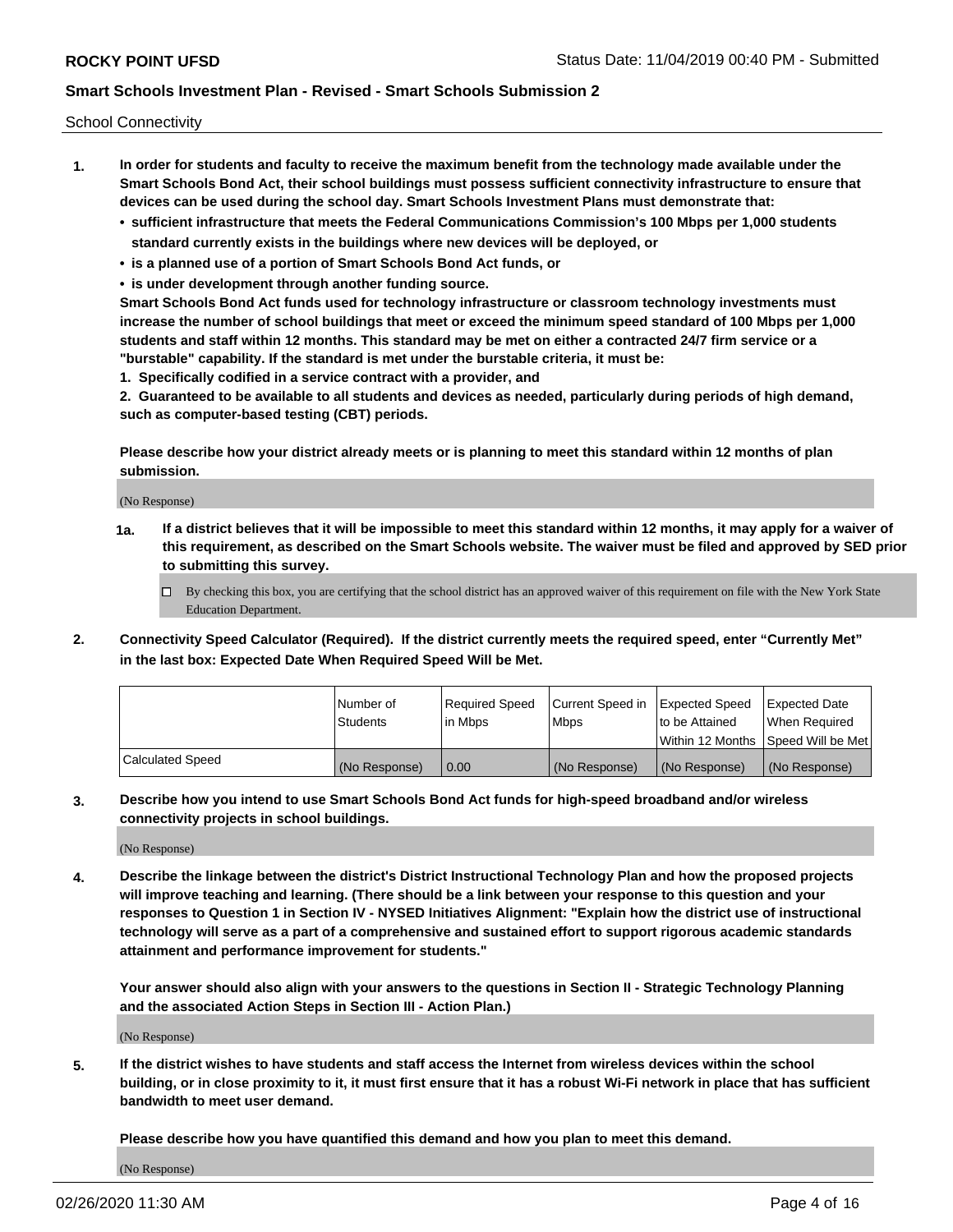School Connectivity

**6. Smart Schools plans with any expenditures in the School Connectivity category require a project number from the Office of Facilities Planning. Districts must submit an SSBA LOI and receive project numbers prior to submitting the SSIP. As indicated on the LOI, some projects may be eligible for a streamlined review and will not require a building permit.**

**Please indicate on a separate row each project number given to you by the Office of Facilities Planning.**

| Project Number |  |
|----------------|--|
| (No Response)  |  |

**7. Certain high-tech security and connectivity infrastructure projects may be eligible for an expedited review process as determined by the Office of Facilities Planning.**

#### **Was your project deemed eligible for streamlined review?**

(No Response)

### **8. Include the name and license number of the architect or engineer of record.**

| Name          | License Number |
|---------------|----------------|
| (No Response) | (No Response)  |

#### **9. Public Expenditures – Loanable (Counts toward the nonpublic loan calculation)**

| Select the allowable expenditure type.<br>Repeat to add another item under each type. | <b>PUBLIC</b> Items to be<br>l Purchased | Quantity           | Cost Per Item    | <b>Total Cost</b> |
|---------------------------------------------------------------------------------------|------------------------------------------|--------------------|------------------|-------------------|
| (No Response)                                                                         | (No Response)                            | l (No<br>Response) | (No<br>Response) | $\overline{0.00}$ |
|                                                                                       |                                          | O                  | 0.00             |                   |

### **10. Public Expenditures – Non-Loanable (Does not count toward nonpublic loan calculation)**

| Select the allowable expenditure<br>type.<br>Repeat to add another item under<br>each type. | <b>PUBLIC</b> Items to be purchased | Quantity      | Cost per Item | <b>Total Cost</b> |
|---------------------------------------------------------------------------------------------|-------------------------------------|---------------|---------------|-------------------|
| (No Response)                                                                               | (No Response)                       | (No Response) | (No Response) | 0.00              |
|                                                                                             |                                     |               | 0.00          |                   |

#### **11. Final 2014-15 BEDS Enrollment to calculate Nonpublic Sharing Requirement (no changes allowed.)**

|            | Public Enrollment | l Nonpublic Enrollment | <b>Total Enrollment</b> | Nonpublic Percentage |
|------------|-------------------|------------------------|-------------------------|----------------------|
| Enrollment | 2.071<br>J,∠7     |                        | 3.271.00                | 0.00                 |

### **12. Total Public Budget - Loanable (Counts toward the nonpublic loan calculation)**

|                                                      | Public Allocations | <b>Estimated Nonpublic Loan</b><br>Amount | Estimated Total Sub-Allocations |
|------------------------------------------------------|--------------------|-------------------------------------------|---------------------------------|
| Network/Access Costs                                 | (No Response)      | 0.00                                      | 0.00                            |
| School Internal Connections and<br><b>Components</b> | (No Response)      | 0.00                                      | 0.00                            |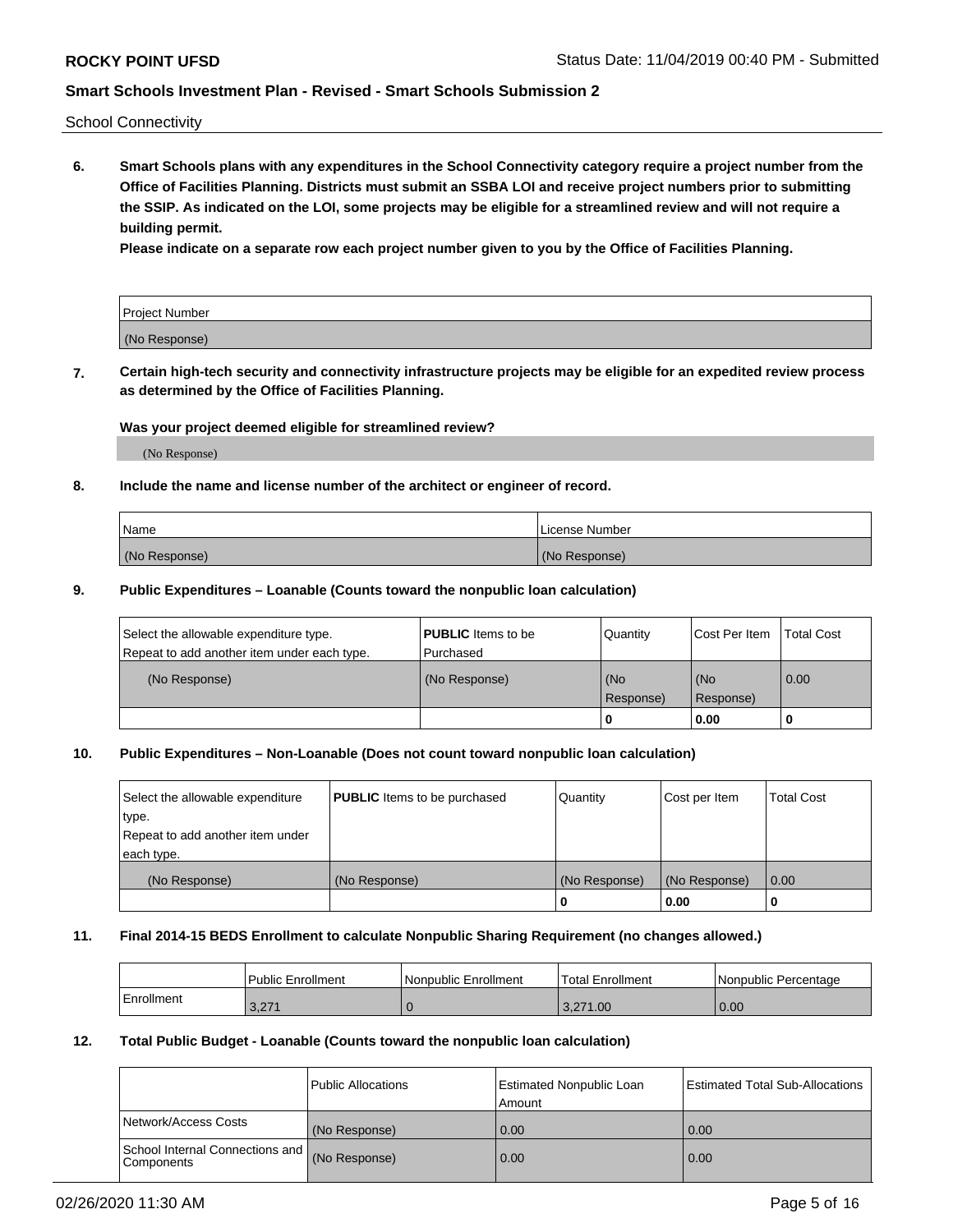School Connectivity

|         | Public Allocations | <b>Estimated Nonpublic Loan</b><br>l Amount | <b>Estimated Total Sub-Allocations</b> |
|---------|--------------------|---------------------------------------------|----------------------------------------|
| l Other | (No Response)      | 0.00                                        | 0.00                                   |
| Totals: | 0.00               | 0                                           |                                        |

# **13. Total Public Budget – Non-Loanable (Does not count toward the nonpublic loan calculation)**

|                                                   | Sub-<br>Allocation |
|---------------------------------------------------|--------------------|
|                                                   |                    |
| Network/Access Costs                              | (No Response)      |
| <b>Outside Plant Costs</b>                        | (No Response)      |
| <b>School Internal Connections and Components</b> | (No Response)      |
| Professional Services                             | (No Response)      |
| Testing                                           | (No Response)      |
| <b>Other Upfront Costs</b>                        | (No Response)      |
| <b>Other Costs</b>                                | (No Response)      |
| <b>Totals:</b>                                    | 0.00               |

# **14. School Connectivity Totals**

|                          | Total Sub-Allocations |
|--------------------------|-----------------------|
| Total Loanable Items     | 0.00                  |
| Total Non-Ioanable Items | 0.00                  |
| Totals:                  | 0                     |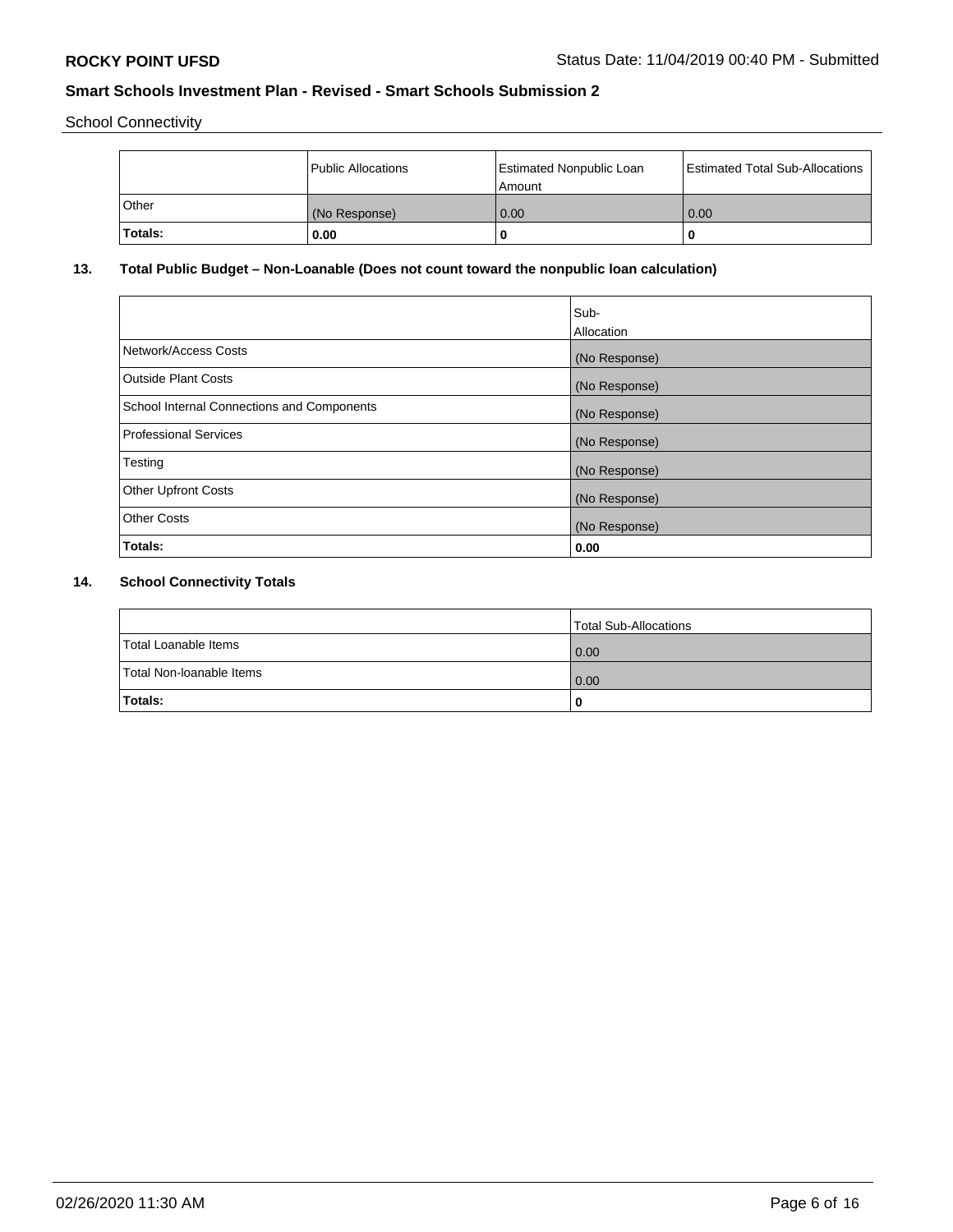Community Connectivity (Broadband and Wireless)

**1. Describe how you intend to use Smart Schools Bond Act funds for high-speed broadband and/or wireless connectivity projects in the community.**

(No Response)

**2. Please describe how the proposed project(s) will promote student achievement and increase student and/or staff access to the Internet in a manner that enhances student learning and/or instruction outside of the school day and/or school building.**

(No Response)

**3. Community connectivity projects must comply with all the necessary local building codes and regulations (building and related permits are not required prior to plan submission).**

 $\Box$  I certify that we will comply with all the necessary local building codes and regulations.

**4. Please describe the physical location of the proposed investment.**

(No Response)

**5. Please provide the initial list of partners participating in the Community Connectivity Broadband Project, along with their Federal Tax Identification (Employer Identification) number.**

| <b>Project Partners</b> | l Federal ID # |
|-------------------------|----------------|
| (No Response)           | (No Response)  |

**6. Please detail the type, quantity, per unit cost and total cost of the eligible items under each sub-category.**

| Select the allowable expenditure | Item to be purchased | Quantity      | Cost per Item | <b>Total Cost</b> |
|----------------------------------|----------------------|---------------|---------------|-------------------|
| type.                            |                      |               |               |                   |
| Repeat to add another item under |                      |               |               |                   |
| each type.                       |                      |               |               |                   |
| (No Response)                    | (No Response)        | (No Response) | (No Response) | 0.00              |
|                                  |                      | o             | 0.00          |                   |

**7. If you are submitting an allocation for Community Connectivity, complete this table.**

**Note that the calculated Total at the bottom of the table must equal the Total allocation for this category that you entered in the SSIP Overview overall budget.**

|                                    | Sub-Allocation |
|------------------------------------|----------------|
| Network/Access Costs               | (No Response)  |
| Outside Plant Costs                | (No Response)  |
| <b>Tower Costs</b>                 | (No Response)  |
| <b>Customer Premises Equipment</b> | (No Response)  |
| <b>Professional Services</b>       | (No Response)  |
| Testing                            | (No Response)  |
| <b>Other Upfront Costs</b>         | (No Response)  |
| <b>Other Costs</b>                 | (No Response)  |
| Totals:                            | 0.00           |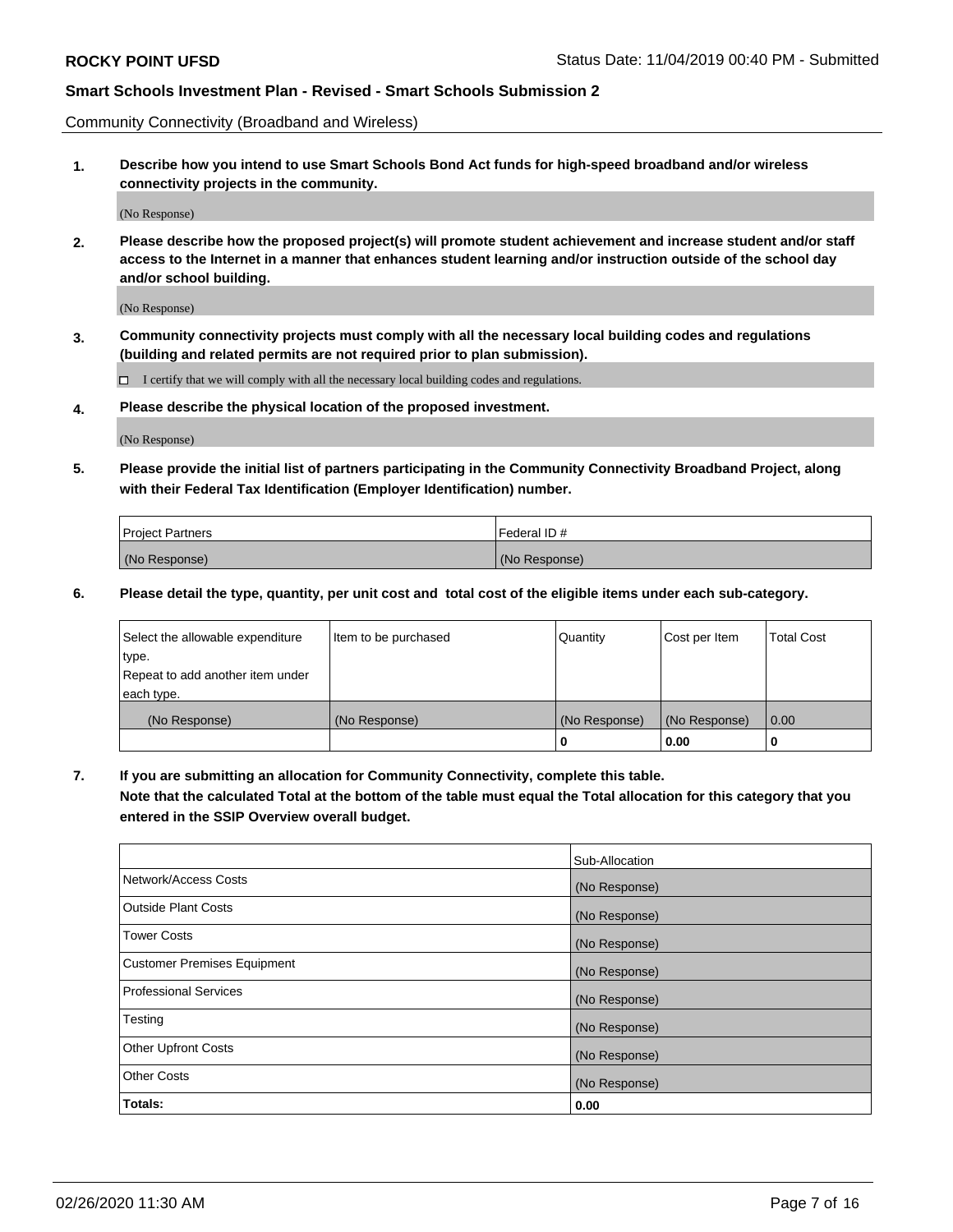### Classroom Learning Technology

**1. In order for students and faculty to receive the maximum benefit from the technology made available under the Smart Schools Bond Act, their school buildings must possess sufficient connectivity infrastructure to ensure that devices can be used during the school day. Smart Schools Investment Plans must demonstrate that sufficient infrastructure that meets the Federal Communications Commission's 100 Mbps per 1,000 students standard currently exists in the buildings where new devices will be deployed, or is a planned use of a portion of Smart Schools Bond Act funds, or is under development through another funding source. Smart Schools Bond Act funds used for technology infrastructure or classroom technology investments must increase the number of school buildings that meet or exceed the minimum speed standard of 100 Mbps per 1,000 students and staff within 12 months. This standard may be met on either a contracted 24/7 firm service or a**

**"burstable" capability. If the standard is met under the burstable criteria, it must be:**

**1. Specifically codified in a service contract with a provider, and**

**2. Guaranteed to be available to all students and devices as needed, particularly during periods of high demand, such as computer-based testing (CBT) periods.**

**Please describe how your district already meets or is planning to meet this standard within 12 months of plan submission.**

In order for students and faculty to receive the maximum benefit from the technology made available under the Smart Schools Bond Act, the Rocky Point UFSD possesses sufficient connectivity infrastructure to ensure that the Chromebooks can be used during the school day. Sufficient infrastructure that meets the Federal Communications Commission's 100 Mbps per 1,000 students standard currently exists in all District buildings where the Chromebooks will be deployed. Additionally, the first approved phase of our Smart Schools Bond Act funds (WiFi and network upgrade) was approved in August 2018 and the District completed this WiFi project and went live in September 2019.

Connectivity will be guaranteed to be available to all students and Chromebooks as needed, particularly during periods of high demand, such as computer-based testing (CBT) periods.

The District already met this standard as the network upgrade and WiFi installation is now completed.

- **1a. If a district believes that it will be impossible to meet this standard within 12 months, it may apply for a waiver of this requirement, as described on the Smart Schools website. The waiver must be filed and approved by SED prior to submitting this survey.**
	- By checking this box, you are certifying that the school district has an approved waiver of this requirement on file with the New York State Education Department.
- **2. Connectivity Speed Calculator (Required). If the district currently meets the required speed, enter "Currently Met" in the last box: Expected Date When Required Speed Will be Met.**

|                         | Number of<br><b>Students</b> | Required Speed<br>in Mbps | Current Speed in<br><b>Mbps</b> | <b>Expected Speed</b><br>to be Attained | <b>Expected Date</b><br>When Reauired<br>Within 12 Months Speed Will be Met |
|-------------------------|------------------------------|---------------------------|---------------------------------|-----------------------------------------|-----------------------------------------------------------------------------|
| <b>Calculated Speed</b> | 3.000                        | 300.00                    | 600 Mbps                        | I GB                                    | currently meet<br>required speed                                            |

**3. If the district wishes to have students and staff access the Internet from wireless devices within the school building, or in close proximity to it, it must first ensure that it has a robust Wi-Fi network in place that has sufficient bandwidth to meet user demand.**

**Please describe how you have quantified this demand and how you plan to meet this demand.**

Phase I of the SMART Schools Plan was submitted in March 2017 and approved in August 2018. These funds have been used to install a robust Wi-Fi network that has sufficient bandwidth to meet user demand. The project was completed and the WiFi went live in September 2019.

**4. All New York State public school districts are required to complete and submit an Instructional Technology Plan survey to the New York State Education Department in compliance with Section 753 of the Education Law and per Part 100.12 of the Commissioner's Regulations.**

**Districts that include educational technology purchases as part of their Smart Schools Investment Plan must have a submitted and approved Instructional Technology Plan survey on file with the New York State Education Department.**

By checking this box, you are certifying that the school district has an approved Instructional Technology Plan survey on file with the New York State Education Department.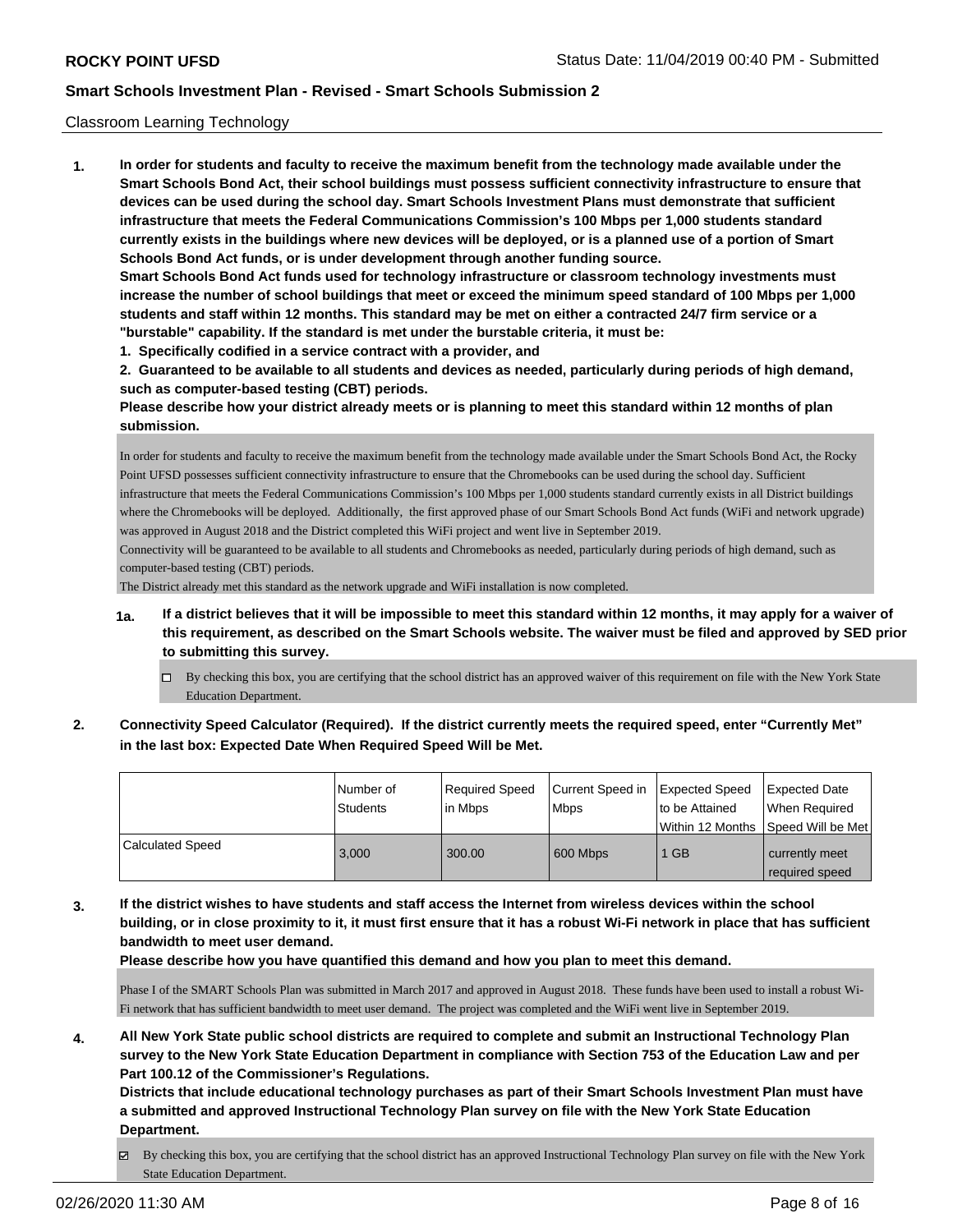Classroom Learning Technology

**5. Describe the devices you intend to purchase and their compatibility with existing or planned platforms or systems. Specifically address the adequacy of each facility's electrical, HVAC and other infrastructure necessary to install and support the operation of the planned technology.**

The Chromebooks will be compatible with the planned WiFi system that will be completed by June 2019. The SMART Boards, CNC Milling machines, 3D printers, document cameras, Ozobots and Cubelets are compatible with our current system and could be purchased and used immediately.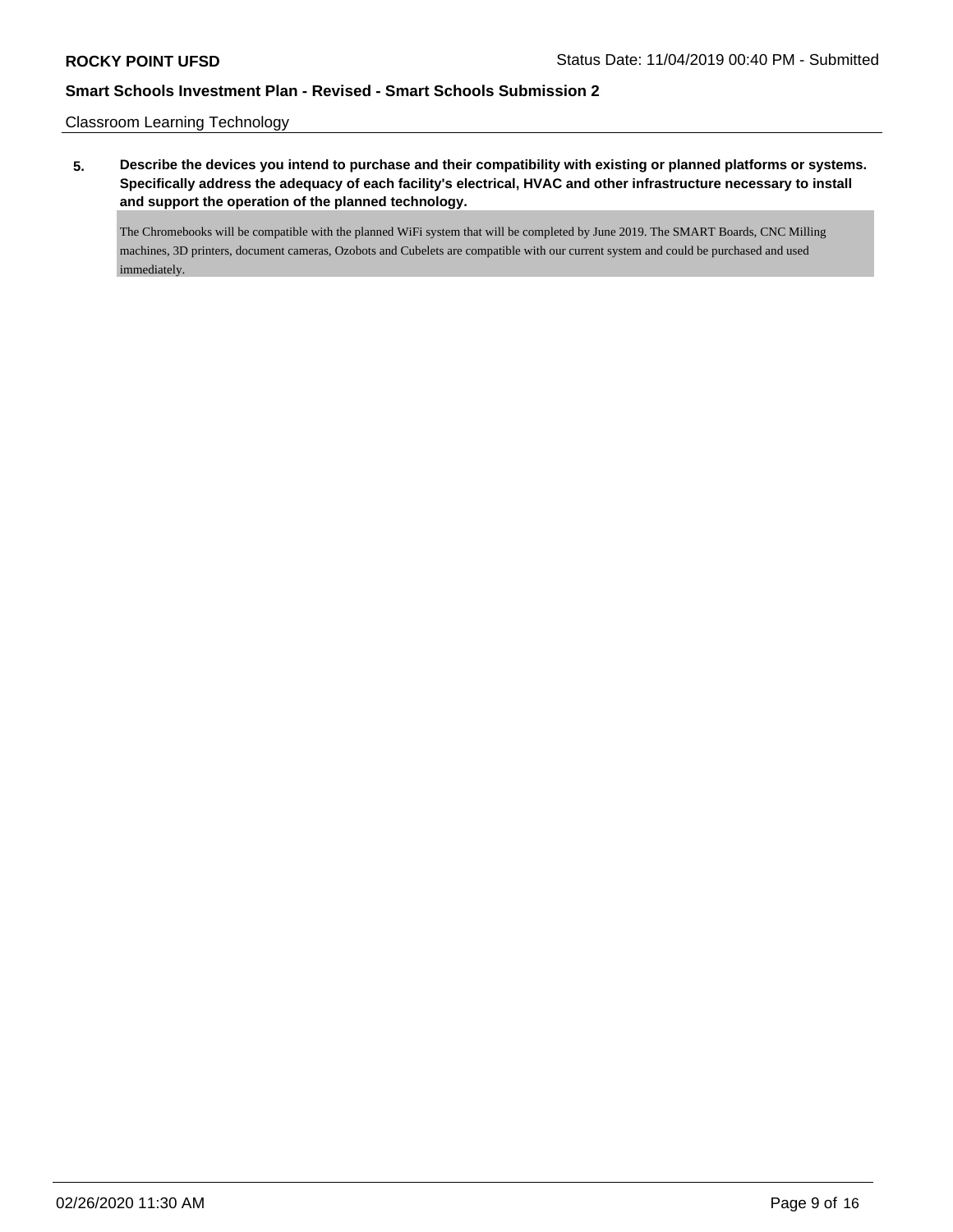#### Classroom Learning Technology

- **6. Describe how the proposed technology purchases will:**
	- **> enhance differentiated instruction;**
	- **> expand student learning inside and outside the classroom;**
	- **> benefit students with disabilities and English language learners; and**
	- **> contribute to the reduction of other learning gaps that have been identified within the district.**

**The expectation is that districts will place a priority on addressing the needs of students who struggle to succeed in a rigorous curriculum. Responses in this section should specifically address this concern and align with the district's Instructional Technology Plan (in particular Question 2 of E. Curriculum and Instruction: "Does the district's instructional technology plan address the needs of students with disabilities to ensure equitable access to instruction, materials and assessments?" and Question 3 of the same section: "Does the district's instructional technology plan address the provision of assistive technology specifically for students with disabilities to ensure access to and participation in the general curriculum?")**

**In addition, describe how the district ensures equitable access to instruction, materials and assessments and participation in the general curriculum for both SWD and English Language Learners/Multilingual Learners (ELL/MLL) students.**

Education for students with disabilities takes place in a wide range of settings from full inclusion in mainstream classes to special classes that allow for intensive support. The Rocky Point UFSD continually strives to improve the abilities of students with disabilities in all academic areas through the use of instructional technology as well as assistive technology. Teachers use technology to individualize and differentiate instruction for students who need the assistance and support. Instruction is differentiated using a variety of technology to support individualized learning needs students with disabilities.

It is important to consider that assistive technology is a process not a device and is driven by the student.

(http://www.p12.nysed.gov/specialed/publications/2016-memos/documents/assistive-technology-webcast-may-2016.pdf). The process of selecting a device includes multiple steps: student input, multiple trials, meaningful contexts, collaboration, and results analysis.

With a 1:1 program (Chromebooks) and assistive technology such as an iPad, students and families will have virtual access to class lesson plans, materials, and assignment instructions at any time through the use of Google Apps for Education. Text to speech and/or speech to text software like CaptiVoice will be utilized to provide increased support for comprehension of written or verbal language. Apps such as Join Me will pair an interactive whiteboard with an iOS app (iPad) to allow a student to view an instructional presentation on their assistive device in real time. Technology (Chromebooks, SMART Boards, document cameras, Ozobots, Cublets, CNC Millining and 3D printers) will be used to provide additional ways to access key content, such as providing videos or other visuals to supplement verbal or written instruction or content. Direct instruction can be recorded and provided for students to access asynchronously using online apps/tools like Explain Everything that will aide teachers in differentiating instruction for all learners. Explain Everything is a whiteboard and screencasting app that makes creating interactive lessons that can be posted online either to YouTube and/or a teacher website.

Utilizing resources like Castle Learning will help teachers differentiate instruction for students with special needs. Teachers can tailor assignments, utilize questions aligned to Common Core and state standards, analyze assessment reports to determine areas of strength and areas of improvement, utilize highlighting and/or text-to-speech features for increased student accessibility and mix content from multiple course areas for cross-curricular assessment.

The proposed Rocky Point UFSD 1:1 Chromebook initiative will give ENL students greater access to digital tools, increase home access to technology through both online and offline programs, and students and teachers can use these digital devices as tools for authentic communication. Sites such as Google Hangouts and Skype can help to facilitate real-time collaboration. Using apps in the classroom will add a whole new dimension to the ENL students' learning. Repetition and review are essential to the success of learning a language. Apps will serve to reinforce the material and allow students to experience English in yet another form.

ENL teachers/students can take advantage of free or low cost apps like Google Apps for Education, Google Translate, Duolingo, Speak English!, Fun English, Words with Friends, VoiceThread, Little Bird Tales, Shadow Puppet, Mindsnacks, and Adobe Voice to help build literacy. Several of these apps help ENL students to use technology to produce theme-centered, multimedia slideshows and electronic hypermedia books, and publish their stories and poetry and other written pieces.

ENL students can use the Chromebook technology to graph real-life data and explore, with audio recordings, the relationships between data and their graphical representations using programs like Google Sheets.

ENL students can also begin to learn the words for the graphics they wish to incorporate in their slideshow, as well as the processes of modifying, saving, and retrieving their work. They learn to interweave audio narration using the microphone on their digital device, with some experimenting in the target language by reading or translating their work.

Using Chromebooks will offer a wide range of apps that introduce words and skills in meaningful contexts rather than flashcards or disconnected skill-based games.

Lastly, Chromebooks will help our secondary students to be "career and college ready" when they graduate from school.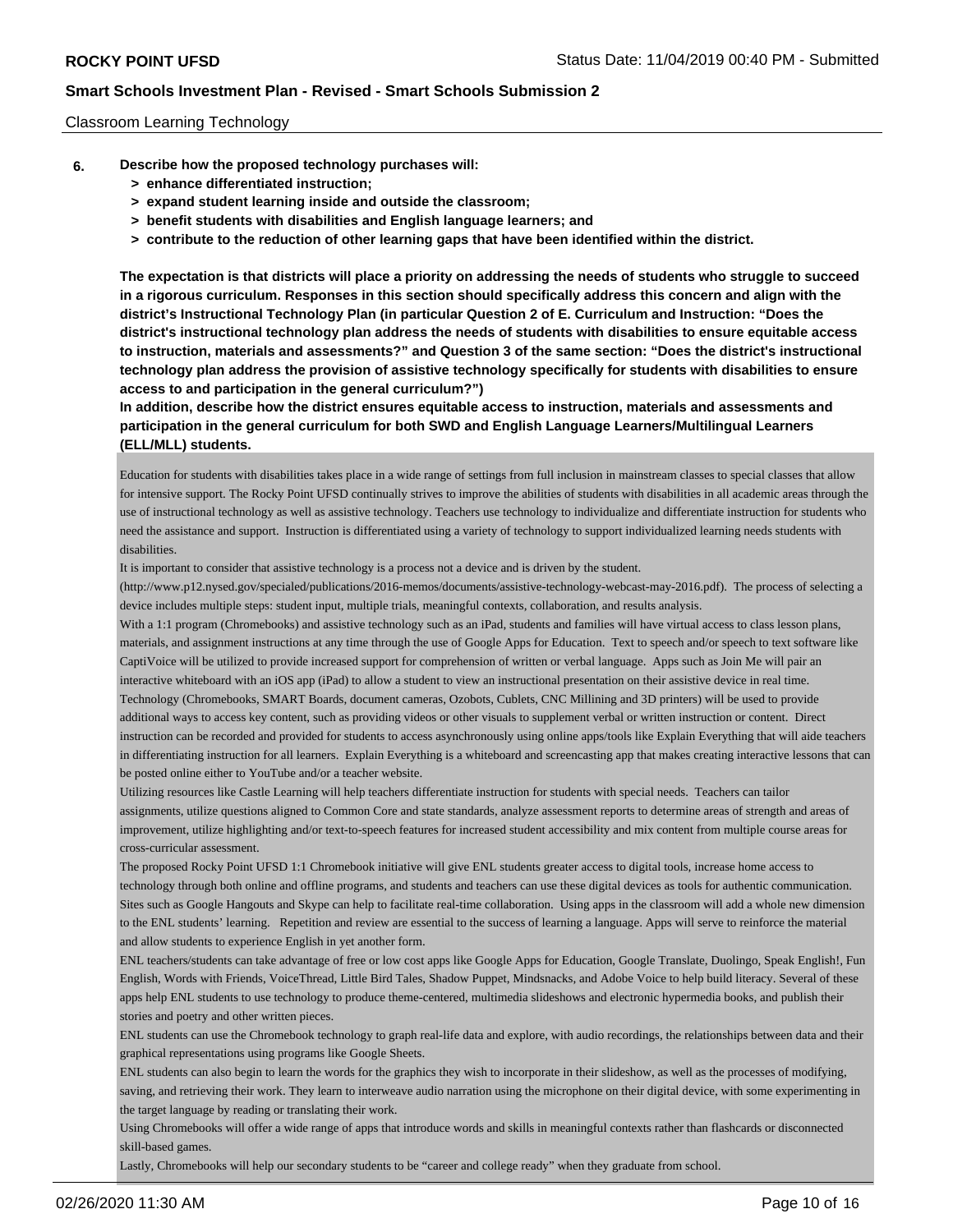### Classroom Learning Technology

**7. Where appropriate, describe how the proposed technology purchases will enhance ongoing communication with parents and other stakeholders and help the district facilitate technology-based regional partnerships, including distance learning and other efforts.**

The proposed technology purchases in this application will enhance ongoing communication with parents and other stakeholders and help the district facilitate technology-based regional partnerships, including distance learning and other efforts after a 1:1 initiative is implemented. Currently the District is already exploring the use of apps like Remind Me to enhance communication. This app is being piloted by teachers K-12 with both parents, students, and other stakeholders. Currently the District uses Google Sites and Forms to communicate with parents and other stakeholders. Additionally, the District is piloting two blended instruction, online electives in the High School Business Department--Sports Marketing and Entrepreneurship. The District is also represented on an Eastern Suffolk BOCES committee that is exploring Buzz Learning--The Online Learning Academy; OLA for short, that enables school districts to provide a variety of courses for which in - district faculty or facilities may not be available. As technology rapidly changes, it is important that we (the District) become partners with the local BOCES to deliver online learning as needed in the coming years.

**8. Describe the district's plan to provide professional development to ensure that administrators, teachers and staff can employ the technology purchased to enhance instruction successfully.**

**Note: This response should be aligned and expanded upon in accordance with your district's response to Question 1 of F. Professional Development of your Instructional Technology Plan: "Please provide a summary of professional development offered to teachers and staff, for the time period covered by this plan, to support technology to enhance teaching and learning. Please include topics, audience and method of delivery within your summary."**

The Rocky Point UFSD is committed to ensuring that administrators, teachers, and staff possess the skills to lead, teach, assess and support students for success in this 21st century by providing innovative and ongoing professional learning opportunities for staff aligned with the goals and objectives of the 1:1 program including both instructional and assistive technology.

As a District, our goal is to increase equitable access to high-quality digital resources and standards-based, technology-rich learning experiences. In the District's approved Instructional Technology Plan, are the following action steps:

- Offer Google Apps and Chromebook training to instructional staff in each school utilizing Model School Trainers.
- Train all building administrators on the use of Chromebooks and Google Apps using in-house trainers and online training resources.
- Establish a long-term training plan for continued professional development for K-12 students, staff, and administrators.
- Evaluate the professional development plan annually through the use of surveys and observations and make adjustments to the plan to best meet the needs of the District and its students.
- A few examples of the types of classes that can be offered are:
- 1. Getting Started with Google Classroom
- 2. Tips and Tricks for Using Google Apps for Education
- 3. Creating Quizzes Using Google Forms
- 4. Using Google Keep in Class
- 5. Engaging Parents and Guardians in Google Apps
- 6. Apps that Work With Google Chromebooks
- 7. Exploring Online Resources
- 8. Digital Citizenship and Safety on the Internet
- **9. Districts must contact one of the SUNY/CUNY teacher preparation programs listed on the document on the left side of the page that supplies the largest number of the district's new teachers to request advice on innovative uses and best practices at the intersection of pedagogy and educational technology.**
	- $\boxtimes$  By checking this box, you certify that you have contacted the SUNY/CUNY teacher preparation program that supplies the largest number of your new teachers to request advice on these issues.

#### **9a. Please enter the name of the SUNY or CUNY Institution that you contacted.**

SUNY Stony Brook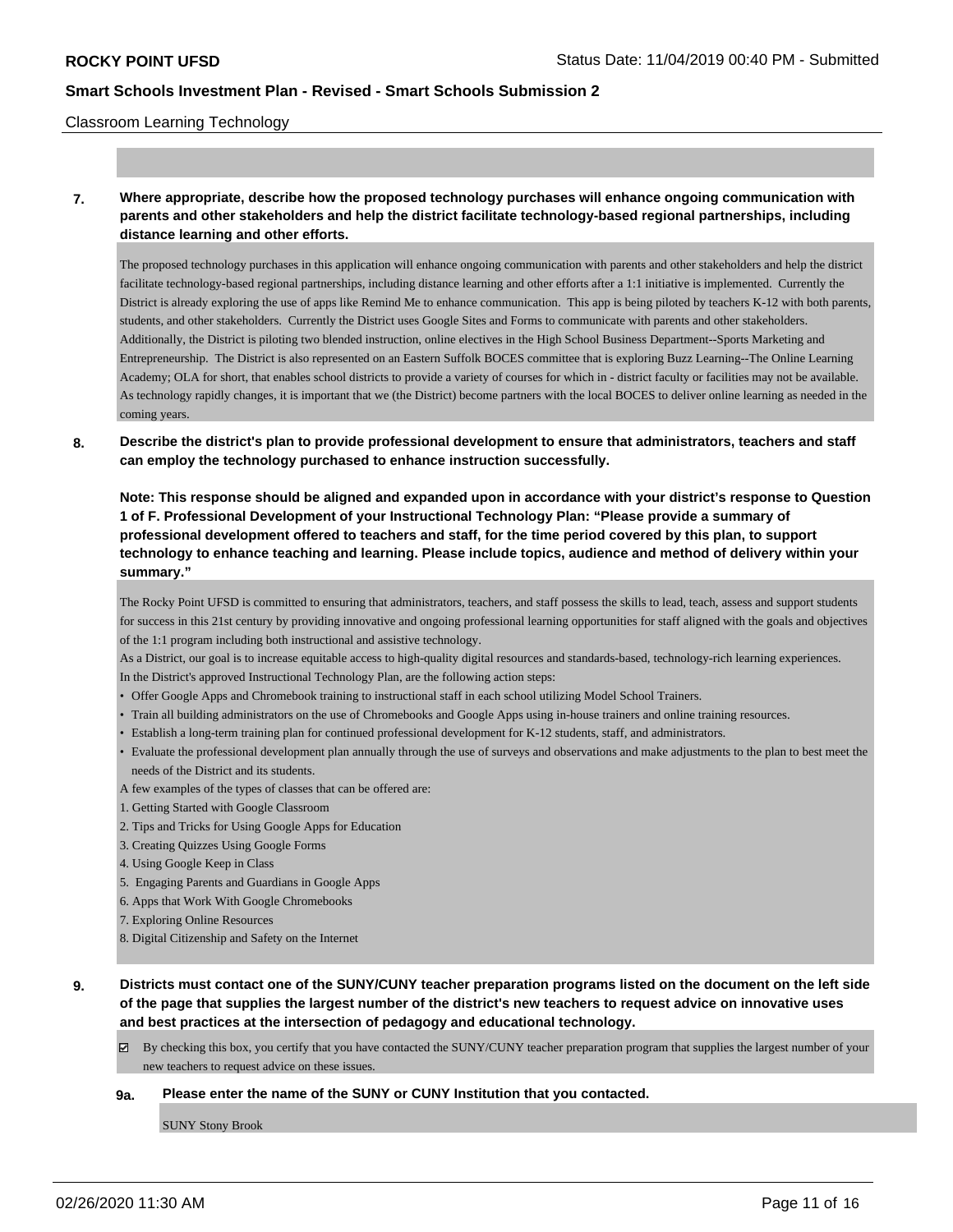Classroom Learning Technology

**9b. Enter the primary Institution phone number.**

(631) 632-6000

**9c. Enter the name of the contact person with whom you consulted and/or will be collaborating with on innovative uses of technology and best practices.**

Amy Margolies

**10. To ensure the sustainability of technology purchases made with Smart Schools funds, districts must demonstrate a long-term plan to maintain and replace technology purchases supported by Smart Schools Bond Act funds. This sustainability plan shall demonstrate a district's capacity to support recurring costs of use that are ineligible for Smart Schools Bond Act funding such as device maintenance, technical support, Internet and wireless fees, maintenance of hotspots, staff professional development, building maintenance and the replacement of incidental items. Further, such a sustainability plan shall include a long-term plan for the replacement of purchased devices and equipment at the end of their useful life with other funding sources.**

By checking this box, you certify that the district has a sustainability plan as described above.

**11. Districts must ensure that devices purchased with Smart Schools Bond funds will be distributed, prepared for use, maintained and supported appropriately. Districts must maintain detailed device inventories in accordance with generally accepted accounting principles.**

By checking this box, you certify that the district has a distribution and inventory management plan and system in place.

**12. Please detail the type, quantity, per unit cost and total cost of the eligible items under each sub-category.**

| Select the allowable expenditure | Item to be Purchased                                            | Quantity    | Cost per Item | <b>Total Cost</b> |
|----------------------------------|-----------------------------------------------------------------|-------------|---------------|-------------------|
| type.                            |                                                                 |             |               |                   |
| Repeat to add another item under |                                                                 |             |               |                   |
| each type.                       |                                                                 |             |               |                   |
| <b>Other Costs</b>               | Desktop_MAX - Desktop MAX D3624<br>(CNC Milling Machine)        | $\mathbf 1$ | 10,000.00     | 10.000.00         |
| <b>Other Costs</b>               | MakerBot Replicator Z18 Desktop 3D<br>Printer Mfg.Part: MP05950 | 4           | 4,500.00      | 18,000.00         |
| <b>Other Costs</b>               | Evo Classroom Kit (12 Bots per Kit)                             | 30          | 1,199.00      | 35,970.00         |
| Interactive Whiteboards          | SMART Board 6065 interactive flat<br>panel SPNL-6265-V2         | 25          | 5,000.00      | 125,000.00        |
| <b>Tablet Computers</b>          | Acer Chromebook Spin 11 R751T-<br>C4XP                          | 3,400       | 329.00        | 1,118,600.00      |
| <b>Other Costs</b>               | <b>Cubelets Creative Constructors Pack</b>                      | 35          | 1,440.00      | 50,400.00         |
| <b>Other Costs</b>               | Bretford Chromebook Storage /<br>Charging Cart (36-Unit)        | 60          | 900.00        | 54,000.00         |
| <b>Other Costs</b>               | <b>Document Cameras</b>                                         | 9           | 245.00        | 2,205.00          |
|                                  |                                                                 | 3,564       | 23,613.00     | 1,414,175         |

#### **13. Final 2014-15 BEDS Enrollment to calculate Nonpublic Sharing Requirement (no changes allowed.)**

|            | l Public Enrollment | Nonpublic Enrollment | <b>Total Enrollment</b> | Nonpublic<br>Percentage |
|------------|---------------------|----------------------|-------------------------|-------------------------|
| Enrollment | 3,271               |                      | 13.271.00               | 0.00                    |

**14. If you are submitting an allocation for Classroom Learning Technology complete this table.**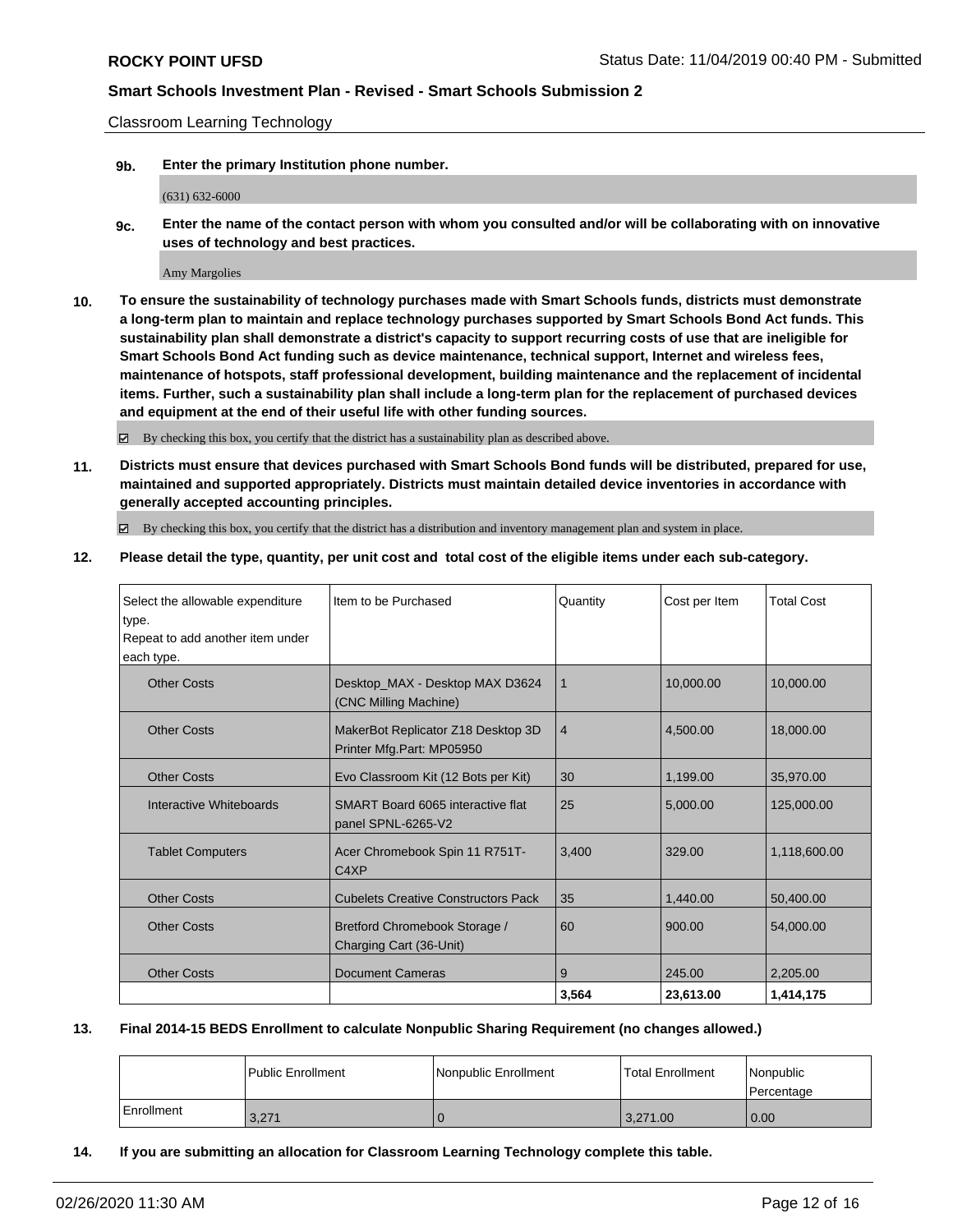Classroom Learning Technology

|                          | Public School Sub-Allocation | <b>Estimated Nonpublic Loan</b><br>Amount<br>(Based on Percentage Above) | <b>Estimated Total Public and</b><br>Nonpublic Sub-Allocation |
|--------------------------|------------------------------|--------------------------------------------------------------------------|---------------------------------------------------------------|
| Interactive Whiteboards  | 125,000.00                   | 0.00                                                                     | 125,000.00                                                    |
| <b>Computer Servers</b>  | 0.00                         | 0.00                                                                     | 0.00                                                          |
| <b>Desktop Computers</b> | 0.00                         | 0.00                                                                     | 0.00                                                          |
| <b>Laptop Computers</b>  | 0.00                         | 0.00                                                                     | 0.00                                                          |
| <b>Tablet Computers</b>  | 1,118,600.00                 | 0.00                                                                     | 1,118,600.00                                                  |
| <b>Other Costs</b>       | 170,575.00                   | 0.00                                                                     | 170,575.00                                                    |
| Totals:                  | 1,414,175.00                 | 0                                                                        | 1,414,175                                                     |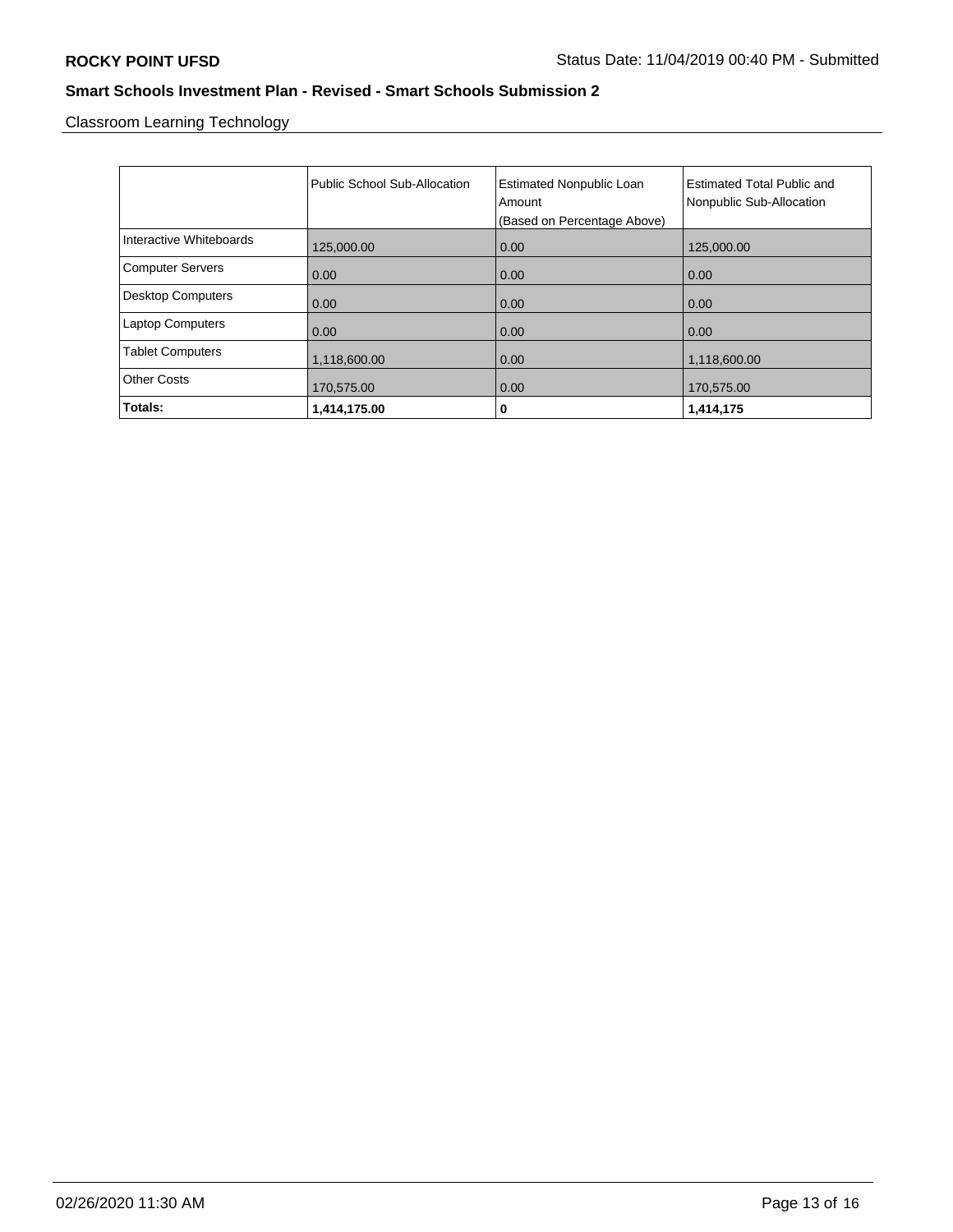#### Pre-Kindergarten Classrooms

**1. Provide information regarding how and where the district is currently serving pre-kindergarten students and justify the need for additional space with enrollment projections over 3 years.**

Not applicable

- **2. Describe the district's plan to construct, enhance or modernize education facilities to accommodate prekindergarten programs. Such plans must include:**
	- **Specific descriptions of what the district intends to do to each space;**
	- **An affirmation that new pre-kindergarten classrooms will contain a minimum of 900 square feet per classroom;**
	- **The number of classrooms involved;**
	- **The approximate construction costs per classroom; and**
	- **Confirmation that the space is district-owned or has a long-term lease that exceeds the probable useful life of the improvements.**

Not applicable

**3. Smart Schools Bond Act funds may only be used for capital construction costs. Describe the type and amount of additional funds that will be required to support ineligible ongoing costs (e.g. instruction, supplies) associated with any additional pre-kindergarten classrooms that the district plans to add.**

Not applicable

**4. All plans and specifications for the erection, repair, enlargement or remodeling of school buildings in any public school district in the State must be reviewed and approved by the Commissioner. Districts that plan capital projects using their Smart Schools Bond Act funds will undergo a Preliminary Review Process by the Office of Facilities Planning.**

**Please indicate on a separate row each project number given to you by the Office of Facilities Planning.**

| Project Number |  |
|----------------|--|
| (No Response)  |  |
|                |  |

**5. Please detail the type, quantity, per unit cost and total cost of the eligible items under each sub-category.**

| Select the allowable expenditure | Item to be purchased | Quantity      | Cost per Item | <b>Total Cost</b> |
|----------------------------------|----------------------|---------------|---------------|-------------------|
| type.                            |                      |               |               |                   |
| Repeat to add another item under |                      |               |               |                   |
| each type.                       |                      |               |               |                   |
| (No Response)                    | (No Response)        | (No Response) | (No Response) | 0.00              |
|                                  |                      | U             | 0.00          |                   |

**6. If you have made an allocation for Pre-Kindergarten Classrooms, complete this table. Note that the calculated Total at the bottom of the table must equal the Total allocation for this category that you entered in the SSIP Overview overall budget.**

|                                          | Sub-Allocation |
|------------------------------------------|----------------|
| Construct Pre-K Classrooms               | (No Response)  |
| Enhance/Modernize Educational Facilities | (No Response)  |
| <b>Other Costs</b>                       | (No Response)  |
| Totals:                                  | 0.00           |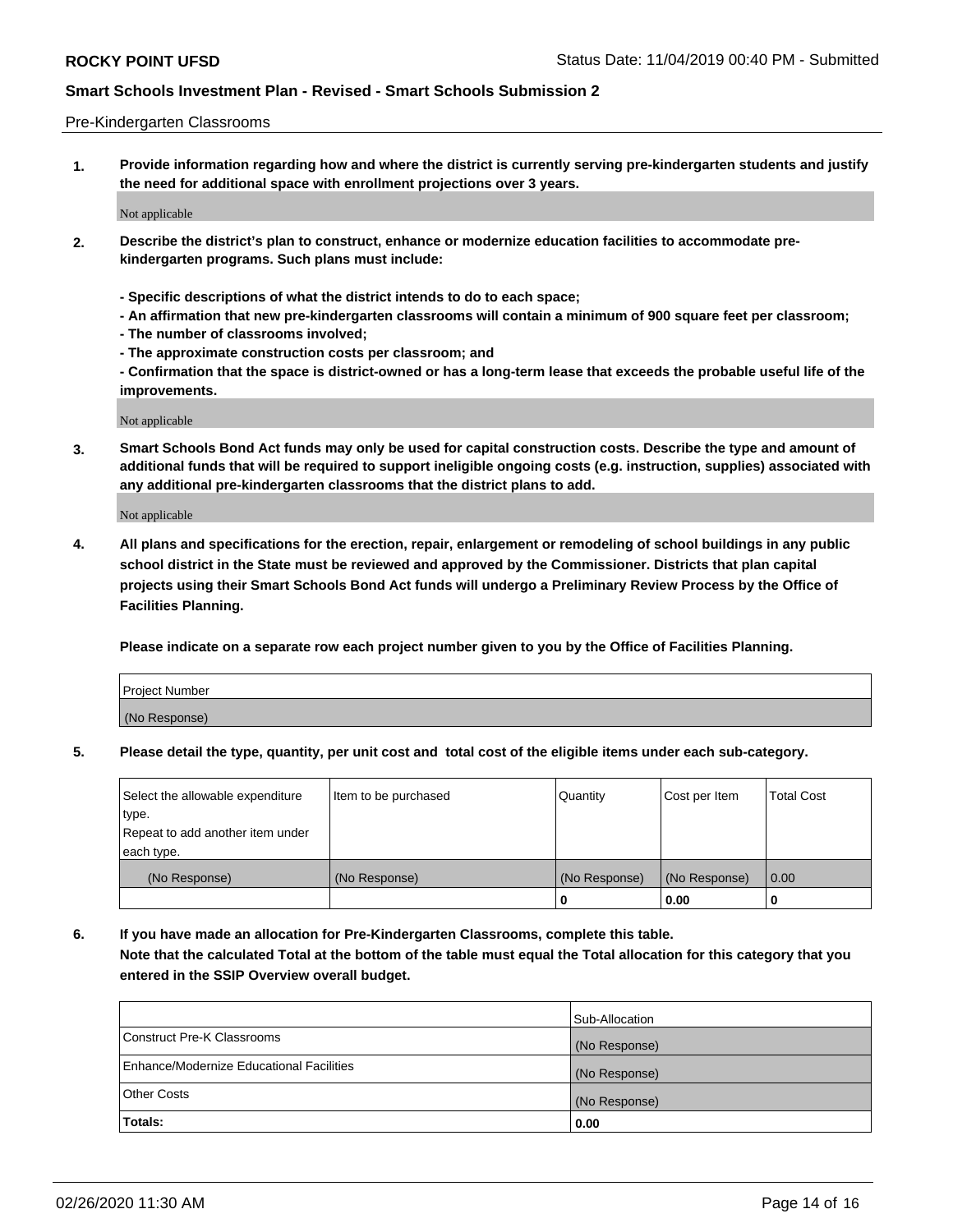Replace Transportable Classrooms

**1. Describe the district's plan to construct, enhance or modernize education facilities to provide high-quality instructional space by replacing transportable classrooms.**

Not applicable

**2. All plans and specifications for the erection, repair, enlargement or remodeling of school buildings in any public school district in the State must be reviewed and approved by the Commissioner. Districts that plan capital projects using their Smart Schools Bond Act funds will undergo a Preliminary Review Process by the Office of Facilities Planning.**

**Please indicate on a separate row each project number given to you by the Office of Facilities Planning.**

| Project Number |  |
|----------------|--|
|                |  |
| (No Response)  |  |

**3. For large projects that seek to blend Smart Schools Bond Act dollars with other funds, please note that Smart Schools Bond Act funds can be allocated on a pro rata basis depending on the number of new classrooms built that directly replace transportable classroom units.**

**If a district seeks to blend Smart Schools Bond Act dollars with other funds describe below what other funds are being used and what portion of the money will be Smart Schools Bond Act funds.**

Not applicable

**4. Please detail the type, quantity, per unit cost and total cost of the eligible items under each sub-category.**

| Select the allowable expenditure | Item to be purchased | Quantity      | Cost per Item | <b>Total Cost</b> |
|----------------------------------|----------------------|---------------|---------------|-------------------|
| type.                            |                      |               |               |                   |
| Repeat to add another item under |                      |               |               |                   |
| each type.                       |                      |               |               |                   |
| (No Response)                    | (No Response)        | (No Response) | (No Response) | 0.00              |
|                                  |                      | U             | 0.00          |                   |

**5. If you have made an allocation for Replace Transportable Classrooms, complete this table. Note that the calculated Total at the bottom of the table must equal the Total allocation for this category that you entered in the SSIP Overview overall budget.**

|                                                | Sub-Allocation |
|------------------------------------------------|----------------|
| Construct New Instructional Space              | (No Response)  |
| Enhance/Modernize Existing Instructional Space | (No Response)  |
| <b>Other Costs</b>                             | (No Response)  |
| Totals:                                        | 0.00           |